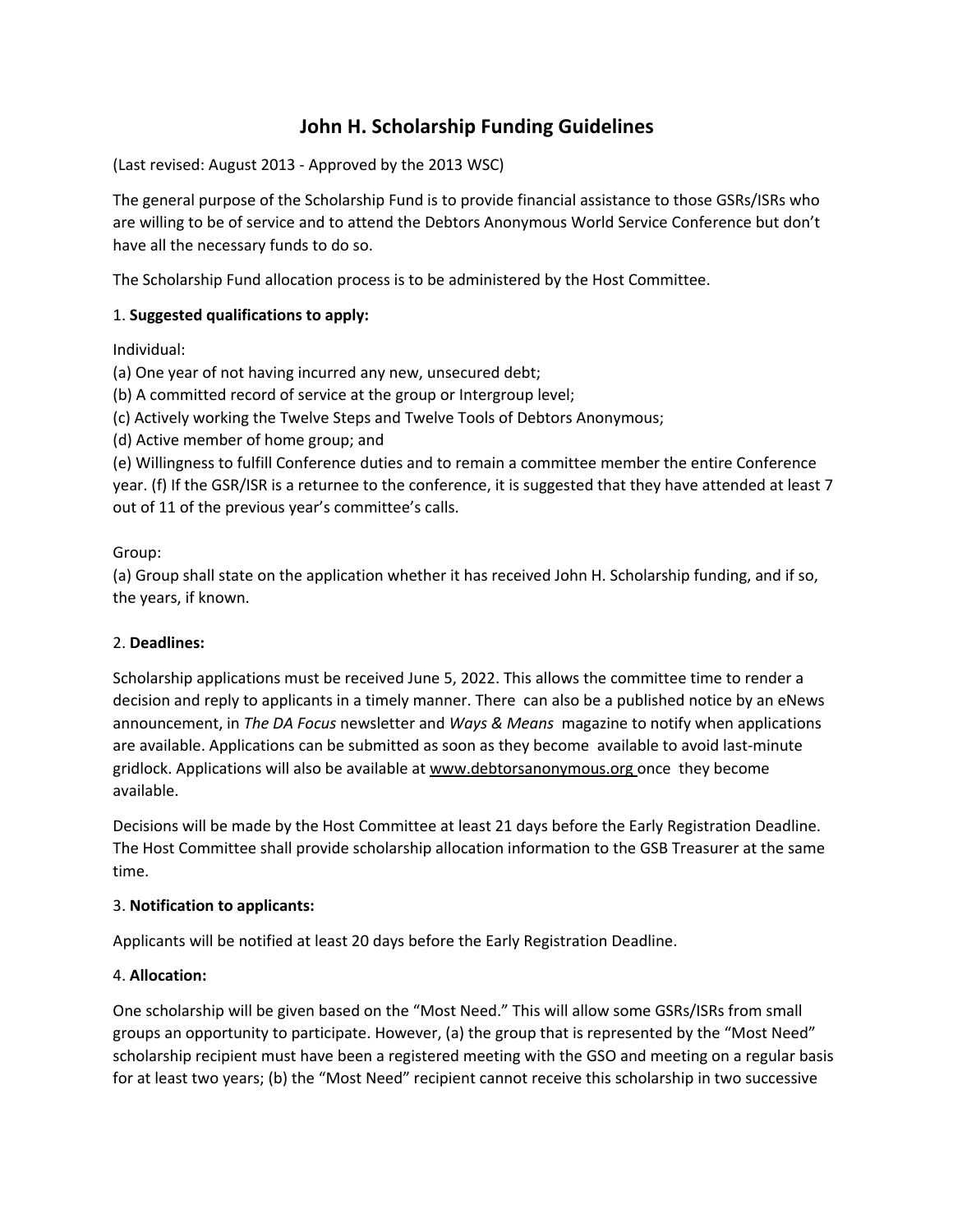years; and (c) the group should have demonstrated that they have made an attempt to get their GSR/ISR to the Conference, for example, passing a separate basket or fundraisers.

The remainder of the fund will be allocated to those GSRs/ISRs with the "least need" first, in order to get more delegates to the Conference.

The scholarship is awarded to the group, not the individual. This means if an award is granted and then the individual cannot attend the WSC for whatever reason, the group can send another group member (the elected alternate GSR/ISR) instead and the alternate GSR/ISR may use the scholarship funds (as long as the funds are used for the group the scholarship was originally awarded to). If the group cannot send an alternate GSR/ISR, the funds go back into the scholarship fund for the host committee to re-award to a previously denied applicant.

### 5. **Guidelines as to how applicants and GSO will be notified**:

By telephone, email, or postal correspondence.

### 6. **Written material explaining how funds are dispersed:**

Funds are kept in a separate account by the GSB. The GSB will distribute funds as allocated by the Host Committee.

Funds available for scholarship will include all contributions collected up to March 31 of the year of Conference.

## 7. **Record Keeping:**

The Host Committee will follow the guidelines set forth in this Scholarship Fund application process. The Treasurer of the Host Committee will keep track of the name, address, meeting represented, and amounts of each fund recipient and forward a report to the GSB. The Conference Support Committee will maintain a file of all scholarship recipients.

If a recipient does not use all funds granted him or her by scholarship, the recipient will return the excess amounts to the GSO to be placed back into the Scholarship Fund. The recipient will complete an Actual Spending Plan (Column B on the Spending Plan Worksheet) and return it to the GSO within two (2) weeks following the last day of the Conference.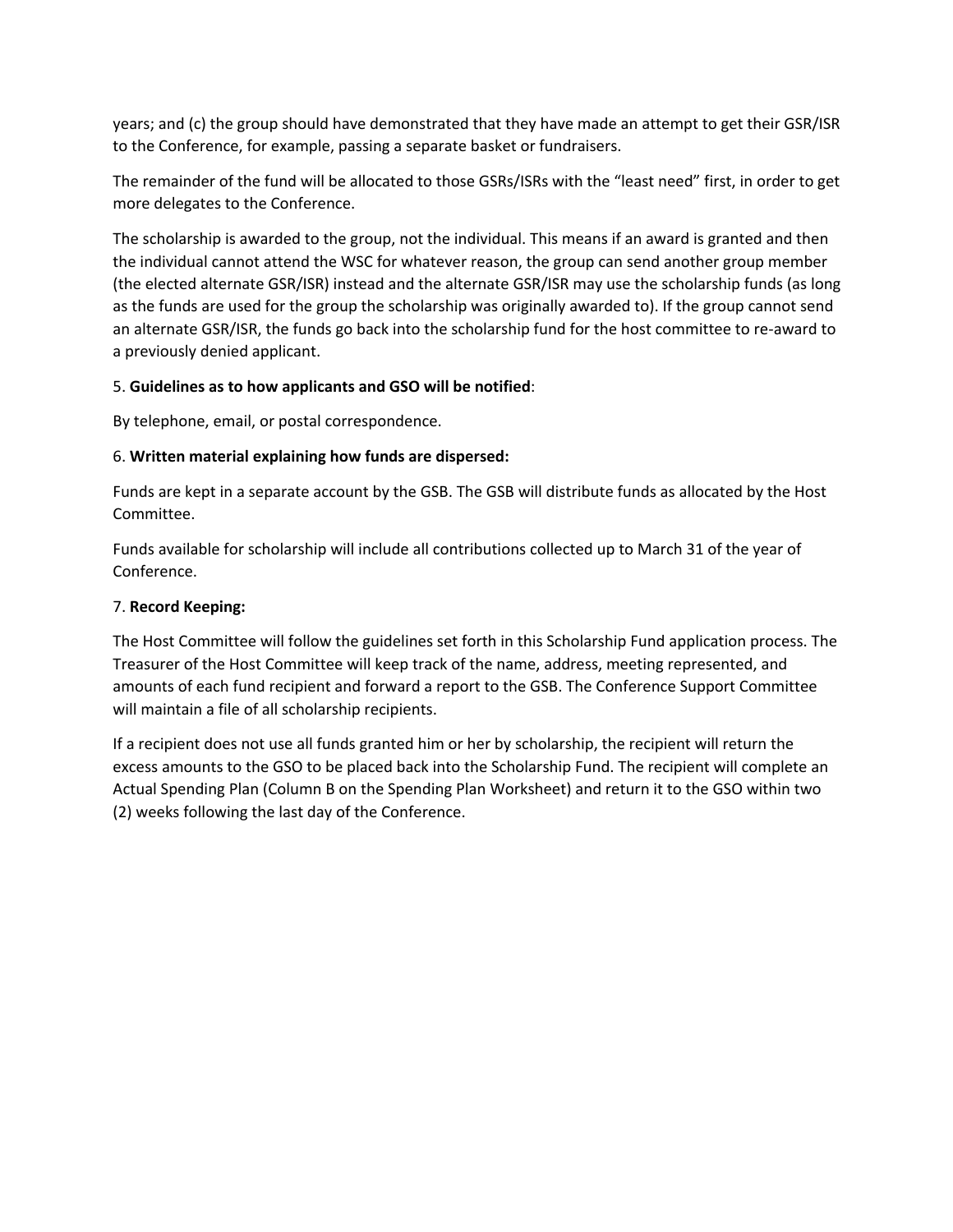# **WSC 2022 John H. Scholarship Application Form**

| Name:                                                                       |                 |          | Group name:       |  |  |
|-----------------------------------------------------------------------------|-----------------|----------|-------------------|--|--|
| Address:                                                                    |                 |          | Required: Group # |  |  |
| City:                                                                       | State/Province: | Country: | Postal code:      |  |  |
| Home phone: ()                                                              |                 |          | Cell phone: ()    |  |  |
| Email address: (please write clearly)                                       |                 |          |                   |  |  |
| My group has has not received John H. Scholarship funds. Year(s) [if known] |                 |          |                   |  |  |

Applications must be received by the General Service Office by **June 5, 2022.**

Email completed application to: 2022WSC@debtorsanonymous.org

Or mail completed application to:

**2022 WSC Registration John H. Scholarship Application P.O. Box 920888 Needham, MA 02492-0009**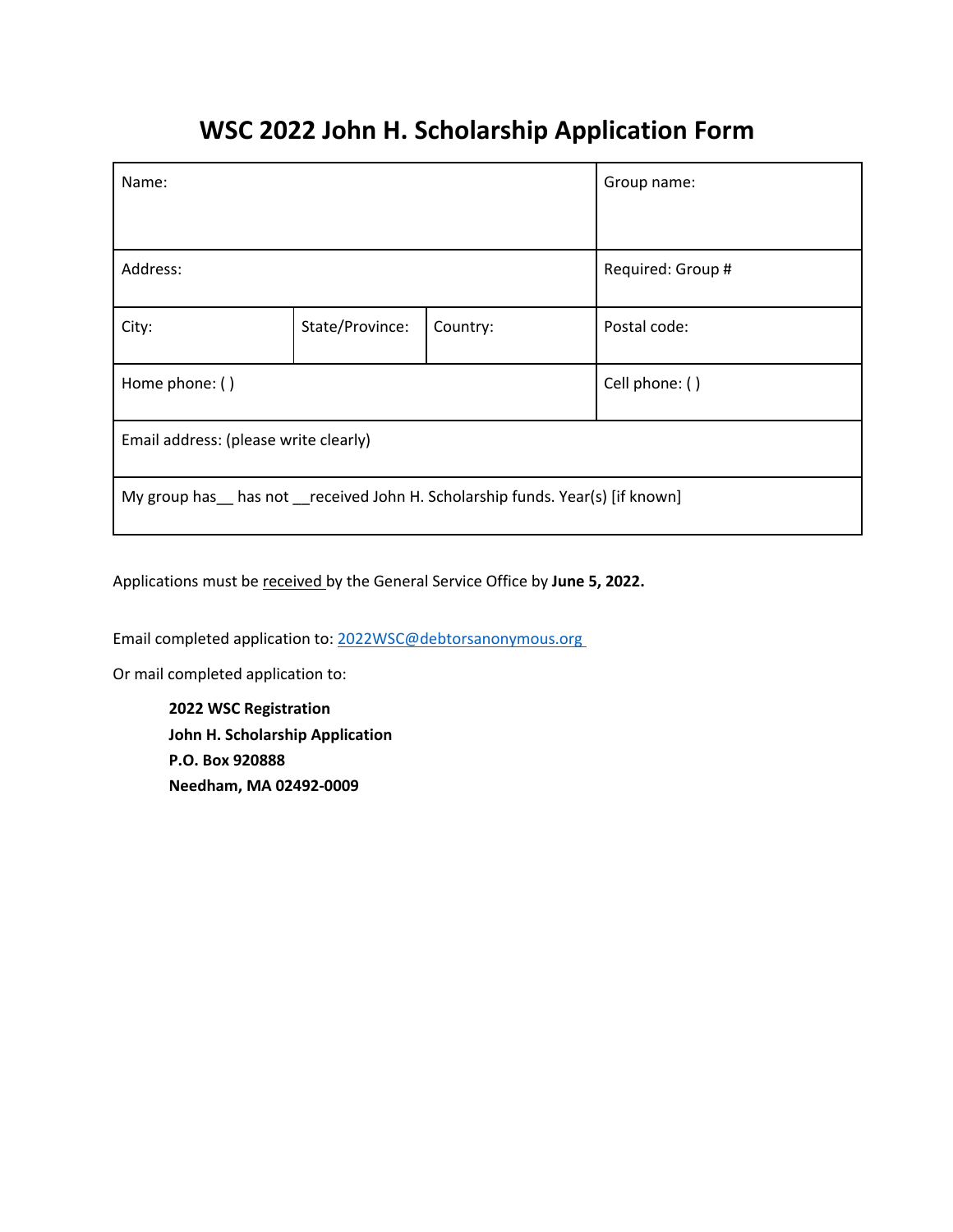**Please complete Column (A) only**

|                                                                                                          | A               | B             |
|----------------------------------------------------------------------------------------------------------|-----------------|---------------|
| <b>Expenses:</b>                                                                                         | <b>Planned</b>  | <b>Actual</b> |
| A. Conference Registration and Meals-Early registration fee (DOES NOT include<br>Fellowship Day or Gala) |                 |               |
| B. Lodging for 4 nights (double occupancy assumed)                                                       | $\sim$ \$560.00 |               |
| <b>C. Transportation</b>                                                                                 |                 |               |
| Plane, train, bus, gas, tolls, etc.                                                                      |                 |               |
| Transportation from home to local airport + Tip                                                          |                 |               |
| Transportation from LHR airport to hotel + Tip                                                           |                 |               |
| Transportation from hotel to LHR airport + Tip                                                           |                 |               |
| Transportation from local airport to home + Tip                                                          |                 |               |
| Baggage charges and tips                                                                                 |                 |               |
| Direct vehicle expense (gas, tolls, etc.)                                                                |                 |               |
| Other (Covid Testing, Travel Insurance)                                                                  |                 |               |
| D. Meals (other than meal package included in registration)                                              |                 |               |
| Outgoing travel meals + Tip                                                                              |                 |               |
| Friday evening meal + Tip                                                                                |                 |               |
| Other                                                                                                    |                 |               |
| E. Fellowship Day (Saturday)(\$15.00)                                                                    |                 |               |